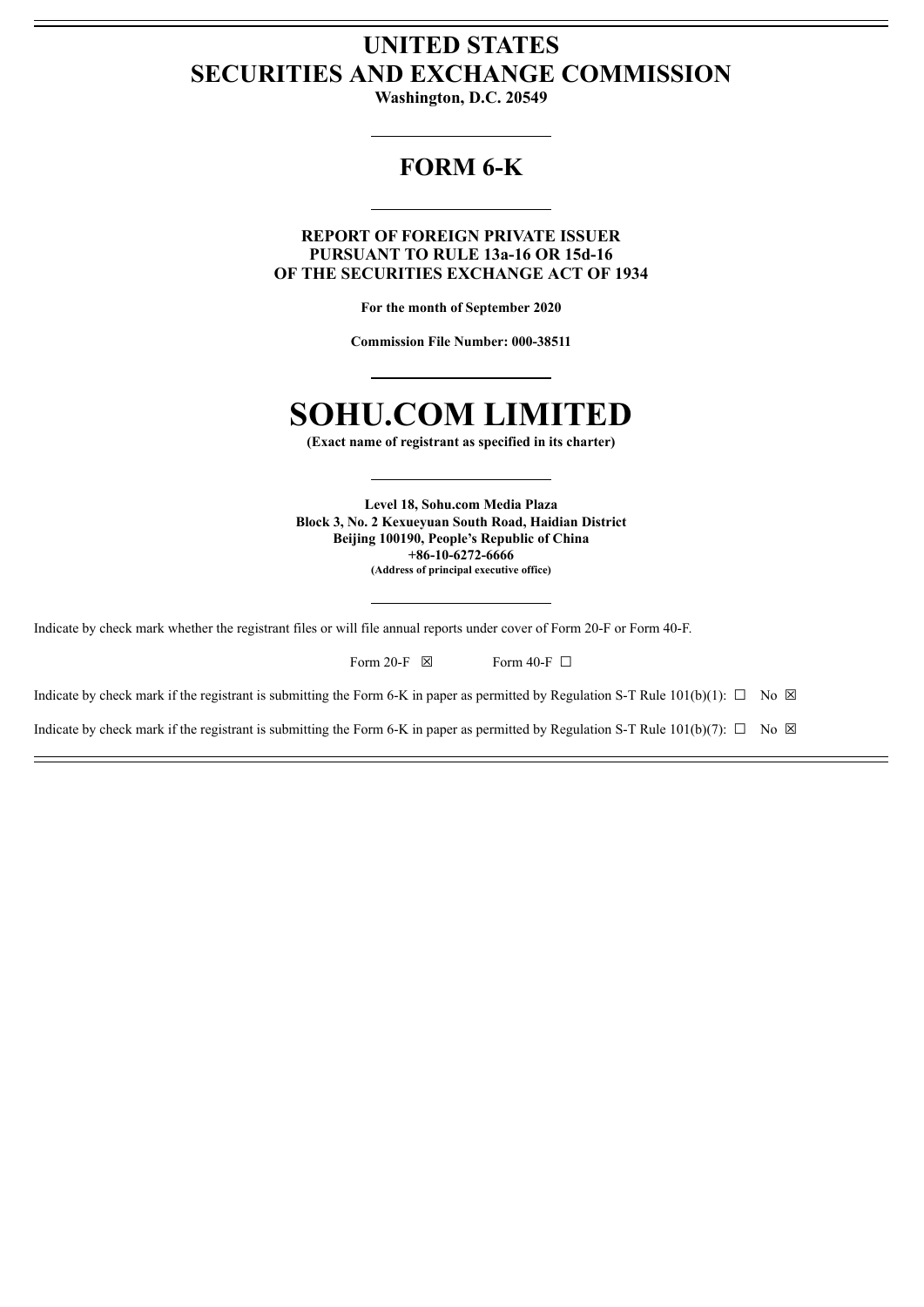On September 16, 2020, the registrant held its annual general meeting of shareholders (the "2020 Annual Meeting") in Beijing, China. The following proposals were submitted to the shareholders at the 2020 Annual Meeting:

- 1. Election of three nominees as Class I Directors (as such term is defined in the registrant's articles of association), each to hold office until the second succeeding annual general meeting of shareholders after his election and until his successor is duly elected or appointed, or until his earlier resignation or removal; and
- 2. Ratification of the appointment of PricewaterhouseCoopers Zhong Tian LLP as the registrant's independent auditors for the fiscal year ending December 31, 2020.

Information regarding the foregoing proposals is incorporated by reference herein from the registrant's Report of Foreign Private Issuer on Form 6-K furnished to the Securities and Exchange Commission on August 10, 2020.

**Proposal 1.** The numbers of votes cast for and withheld from the three persons nominated for election as Class I Directors are as follows:

| Nominees          | For        | Withheld   |
|-------------------|------------|------------|
| Dr. Charles Zhang | 12.520.071 | 11.001.278 |
| Dr. Zhonghan Deng | 11.884.830 | 11.636.519 |
| Mr. Dave De Yang  | 12.598.106 | 10.923.243 |
|                   |            |            |

Each of Dr. Charles Zhang, Dr. Zhonghan Deng, and Mr. Dave De Yang received a plurality of the votes cast at the 2020 Annual Meeting and was elected as a Class I Directors.

**Proposal 2.** The numbers of votes cast for and against ratification of the appointment of PricewaterhouseCoopers Zhong Tian LLP as the registrant's independent auditors, and the number of abstentions, are as follows:

| For        | Against        | Abstentions |
|------------|----------------|-------------|
| 23,120,038 | 19,285<br>J 1, | 82,026      |

The appointment of PricewaterhouseCoopers Zhong Tian LLP as the registrant's independent auditors was ratified.